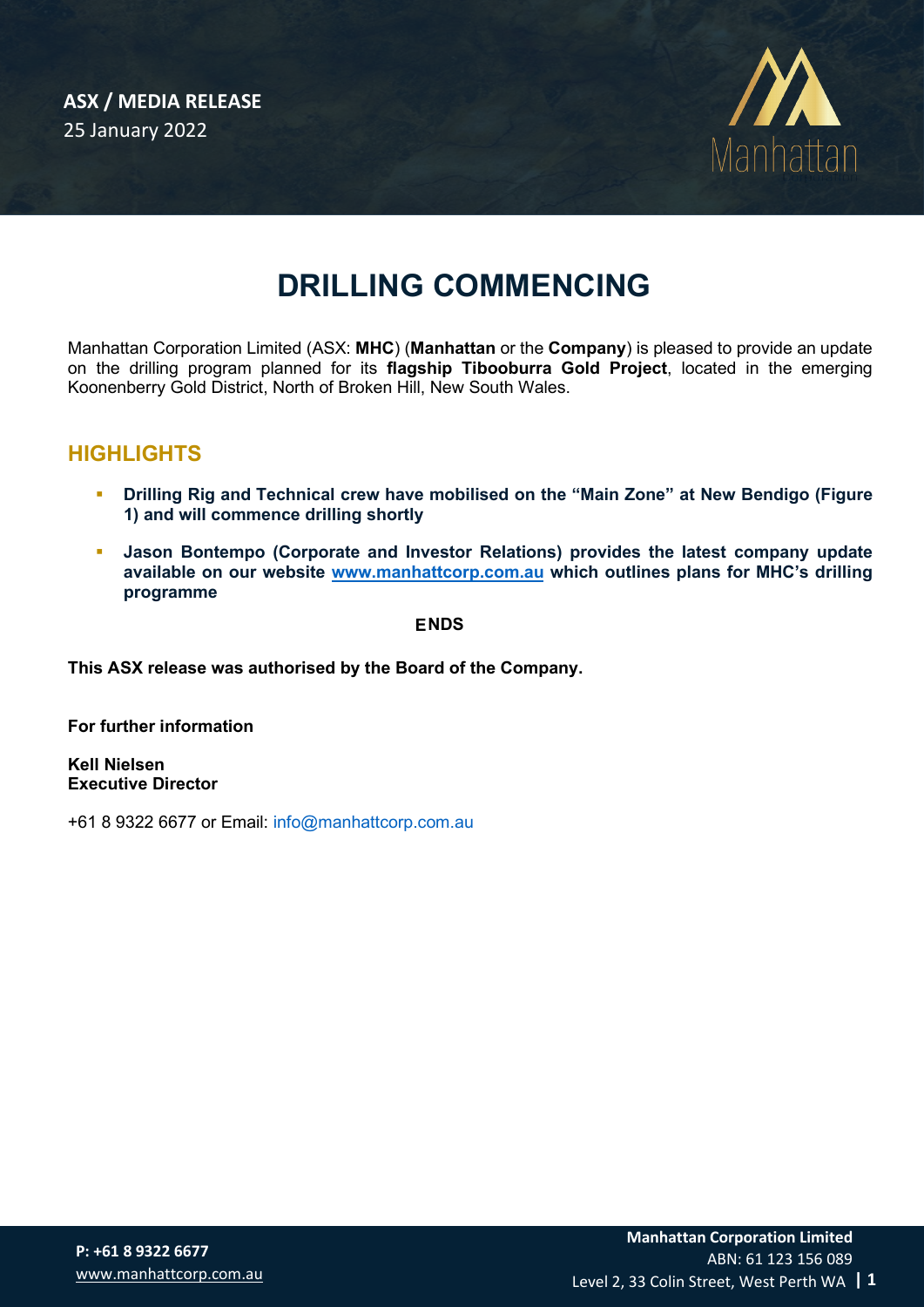



*Figure 1: Tibooburra Project – Northern Target Areas (TMI RTP 1VD Grey Scale Aeromagnetic Image Background)* 

**P: +61 8 9322 6677** [www.manhattcorp.com.au](http://www.manhattcorp.com.au/) Level 2, 33 Colin Street, West Perth WA **| 2** ABN: 61 123 156 089 **Manhattan Corporation Limited**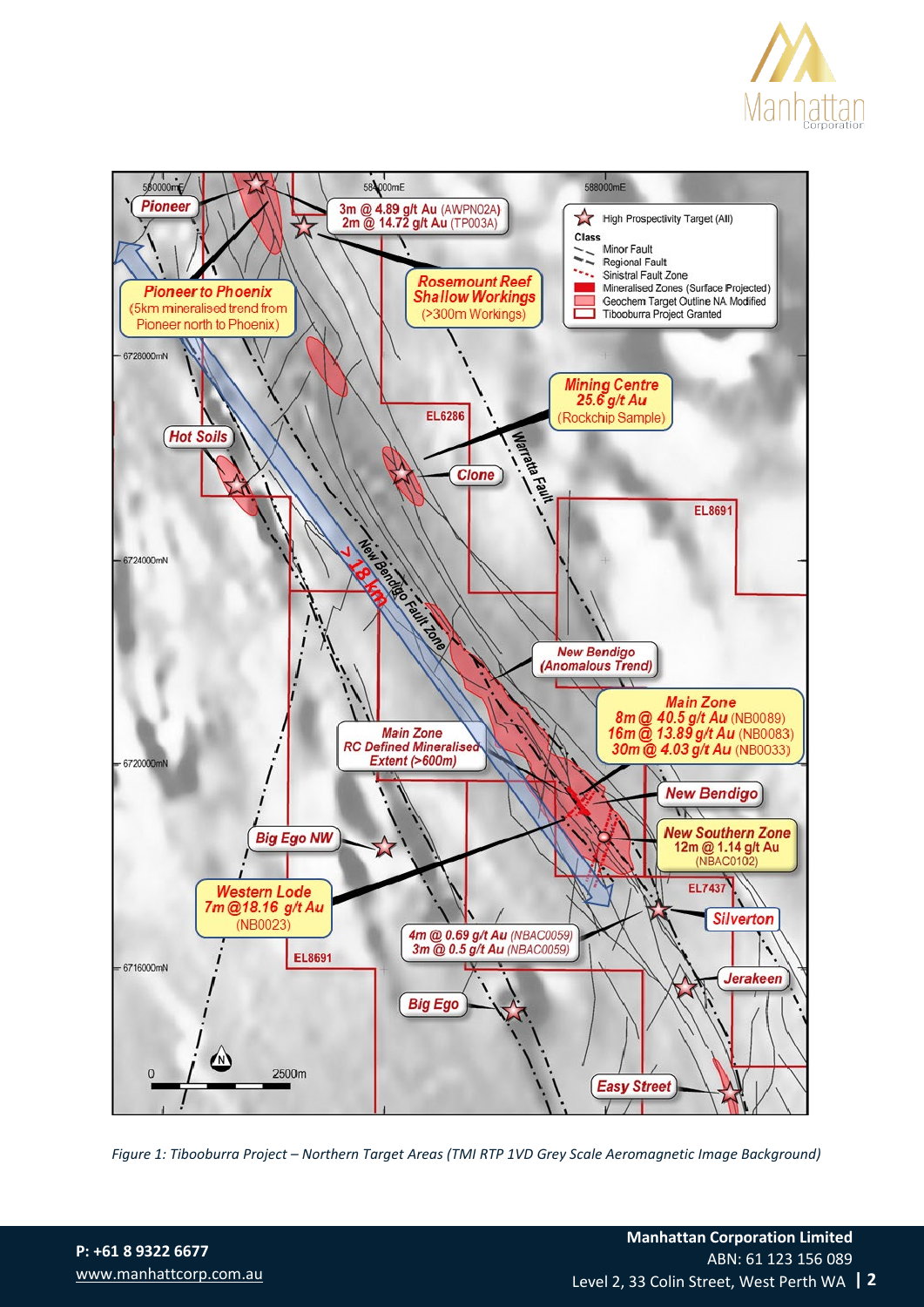

## **About the Tibooburra Gold Project**

The current  $\sim$ 2,200 km<sup>2</sup> Tibooburra Gold Project comprises a contiguous land package of 11 granted exploration licences and four exploration licence application that are located approximately 200km north of Broken Hill. It stretches 160km south from the historic Tibooburra townsite and incorporates a large proportion of the Albert Goldfields (which produced in excess of 50,000 to 100,000 ounces of Au from auriferous quartz vein networks and alluvial deposits that shed from them during its short working life), along the gold-anomalous (soil, rock and drilling geochemistry, gold workings) New Bendigo Fault, to where it merges with the Koonenberry Fault, and then strikes further south on towards the recently discovered Kayrunnera gold nugget field. The area is conveniently accessed via the Silver City Highway, which runs N-S through the project area.

## **Similarities to the Victorian Goldfields**

After a detailed study of the Tibooburra District, GSNSW geoscientists (Greenfield and Reid, 2006) concluded that 'mineralisation styles and structural development in the Tibooburra Goldfields are remarkably similar to the Victorian Goldfields in the Western Lachlan Orogen'. In their detailed assessment and comparison, they highlighted similarities in the style of mineralisation, mineral associations, metal associations, hydrothermal alteration, structural setting, timing of metamorphism and the age of mineralisation, association with I-type magmatism, and the character of the sedimentary host rocks. Mineralisation in the Tibooburra Goldfields is classified as orogenic gold and is typical of turbiditehosted/slate-belt gold provinces (Greenfield and Reid, 2006).

## **JORC Code, 2012 Edition – Table 1**

As required by ASX Listing Rule 5.7, the relevant information and Tables required for previously announced results under the JORC Code can be found in the following announcements:

In reference to results quoted for previous drilling, please refer to the following announcements for the results and their respective JORC Tables for the quoted intersections for drill holes using the following prefixes:

- "TIBRB" or "AW" Reported by MHC on the 11th February 2020, "Drilling Tibooburra Gold Project".
- "NB0001-32" Reported by MHC on the 25th June 2020, "New High-Grade Gold Discovery".
- "NB0033-72", Reported by MHC on the 12th October 2020, "Spectacular High-Grade Gold Continues at "New Bendigo".
- "NB0073-92", Reported by MHC on the 10th December 2021, "8m at 40.5 g/t Au intersected including 3m at 105.34 g/t Au"
- "NBAC0001-105", Reported by MHC on the 16th February 2021, "Aircore Discovers New Gold Zone".
- "NBAC0106-206", Reported by MHC on the 22 July 2021 and the 30th July 2021 "More High Grade at New Bendigo Main Zone" and "2021 June Quarter Activity Report" respectively

In reference to results quoted for the Pioneer Prospect included in text and Figures drill holes AWPN02A and TP003, results have been recalculated using an 0.5 g/t Au lower grade cut with a maximum of 2m of internal waste from the previously released results that were tabled with their respective JORC Tables by MHC on the 2nd December 2019, "Manhattan to Acquire New High-Grade Gold Project in NSW".

#### **Competent Persons Statement**

The information in this Report that relates to Exploration Results for the Tibooburra Project is based on information review by Mr Kell Nielsen who is the CEO of Manhattan Corporation Limited and is a Member of the Australasian Institute of Mining and Metallurgy. Mr Nielsen has sufficient experience which is relevant